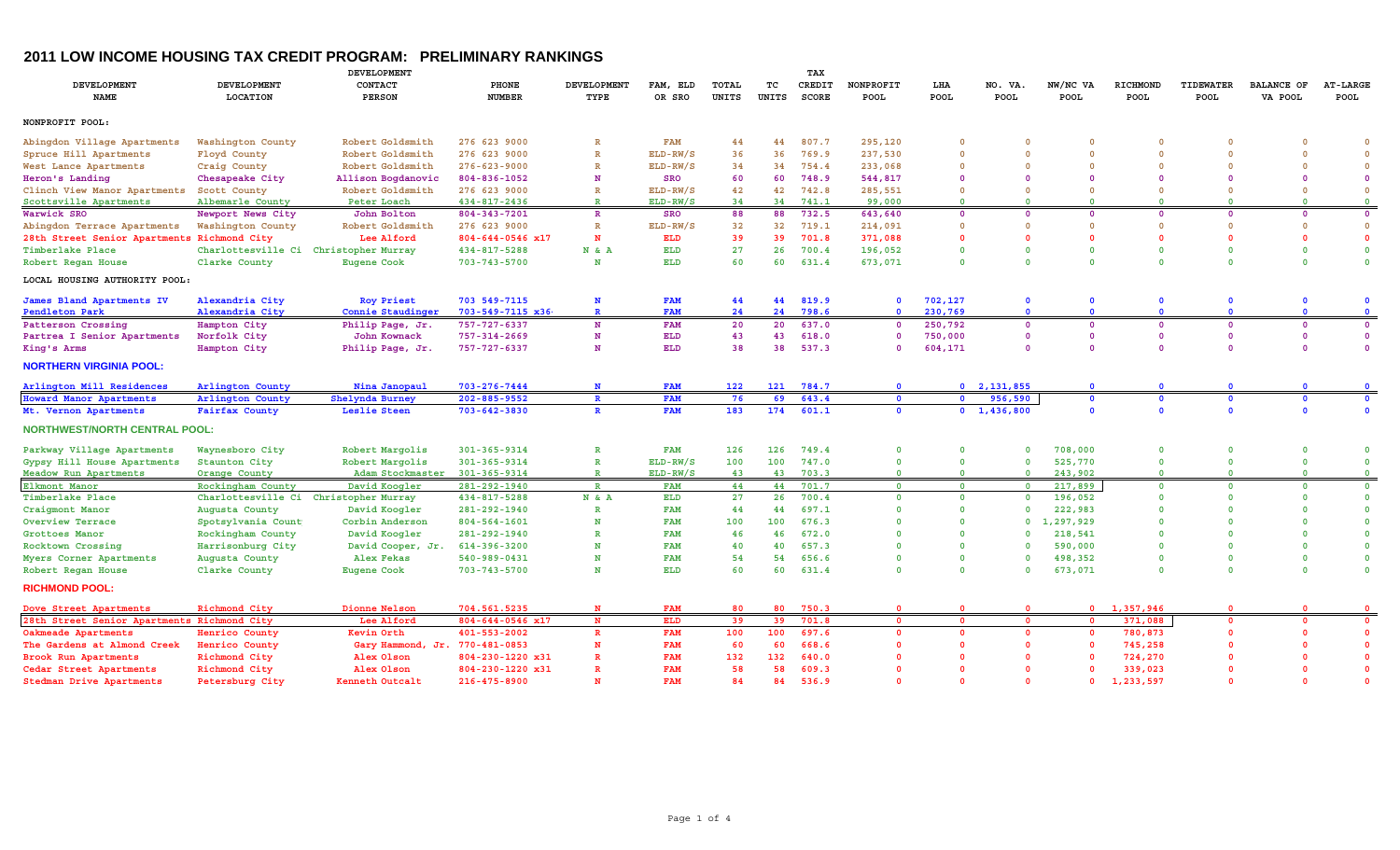|                                                         |                                       | DEVELOPMENT                         | TAX                             |                                     |                        |                |             |                 |                          |                      |                               |                            |                          |                                 |                              |                           |
|---------------------------------------------------------|---------------------------------------|-------------------------------------|---------------------------------|-------------------------------------|------------------------|----------------|-------------|-----------------|--------------------------|----------------------|-------------------------------|----------------------------|--------------------------|---------------------------------|------------------------------|---------------------------|
| <b>DEVELOPMENT</b><br><b>NAME</b>                       | <b>DEVELOPMENT</b><br><b>LOCATION</b> | CONTACT<br><b>PERSON</b>            | PHONE<br><b>NUMBER</b>          | <b>DEVELOPMENT</b><br>TYPE          | FAM, ELD<br>OR SRO     | TOTAL<br>UNITS | тc<br>UNITS | CREDIT<br>SCORE | NONPROFIT<br>POOL        | LHA<br>POOL          | NO. VA.<br>POOL               | NW/NC VA<br><b>POOL</b>    | RICHMOND<br>POOL         | <b>TIDEWATER</b><br><b>POOL</b> | <b>BALANCE OF</b><br>VA POOL | <b>AT-LARGE</b><br>POOL   |
| <b>TIDEWATER POOL:</b>                                  |                                       |                                     |                                 |                                     |                        |                |             |                 |                          |                      |                               |                            |                          |                                 |                              |                           |
| Burnt Ordinary Village ApartmeJames City County         |                                       | Adam Stockmaster                    | 301-365-9314                    | $\mathbb{R}$                        | ELD-RW/S               | 22             | 22          | 758.6           | $\mathbf 0$              | $\Omega$             | $\Omega$                      | $\Omega$                   | $\Omega$                 | 137,000                         | $\Omega$                     |                           |
| Cricket Hill Apartments                                 | Mathews County                        | Adam Stockmaster                    | 301-365-9314                    | $\mathbb{R}$                        | <b>FAM</b>             | 30             | 30          | 751.3           | $\Omega$                 | $\Omega$             | $\Omega$                      | $\Omega$                   | $\Omega$                 | 196,488                         |                              | $\Omega$                  |
| Campostella Commons Apartments Chesapeake City          |                                       | Carl Hardee                         | 757-499-6161                    | $\mathbb{R}$                        | <b>FAM</b>             | 132            | 132         | 738.3           | $\mathbf{0}$             | $\Omega$             | $\Omega$                      | $\Omega$                   | $\Omega$                 | 740,261                         | $\Omega$                     | $\Omega$                  |
| Hamilton Place II                                       | Portsmouth City                       | <b>Kathy Warren</b>                 | 757-399-5261                    | N                                   | <b>FAM</b>             | 84             | 84          | 733.2           | $\Omega$                 | $\Omega$             | $\Omega$                      | $\Omega$                   | $\Omega$                 | 899,310                         |                              | $\Omega$                  |
| Warwick SRO                                             | Newport News City                     | John Bolton                         | 804-343-7201                    | $\mathbb{R}$                        | <b>SRO</b>             | 88             | 88          | 732.5           | $\Omega$                 | $\Omega$             | $\Omega$                      | $\Omega$                   | $\Omega$                 | 643,640                         | $\mathbf{0}$                 | $\Omega$                  |
| Heritage Forest II Apartments Newport News City         |                                       | Thomas Johnston                     | 757-640-2226                    | N                                   | <b>FAM</b>             | 104            | 104         | 706.4           | $\overline{0}$           | $\Omega$             | $\Omega$                      | $\overline{0}$             | $\overline{0}$           | 576,108                         | 0                            | $\mathbf{0}$              |
| Surry Village II Apartments                             | Surry County                          | Adam Stockmaster                    | 301-365-9314                    | R                                   | <b>FAM</b>             | 32             | 32          | 689.8           | $\mathbf 0$              | $\mathbf 0$          | $\Omega$                      | $\Omega$                   | $\Omega$                 | 226,837                         | O                            | $\overline{0}$            |
| The Pointe At Pickett Farms                             | Norfolk City                          | Thomas Johnston                     | 757-640-2226                    | N                                   | <b>FAM</b>             | 120            | 120         | 688.9           | $\mathbf 0$              | $\Omega$             | $\Omega$                      | $\Omega$                   | $\mathbf 0$              | 1,050,313                       |                              | $\Omega$                  |
| Center 800 Phase I                                      | Suffolk City                          | Arthur "Jib" Edwards                | 410-269-0900                    | N                                   | <b>FAM</b>             | 82             | 82          | 683.0           | $\Omega$                 | $\Omega$             | $\Omega$                      | $\Omega$                   | $\Omega$                 | 1,236,701                       | n                            | $\Omega$                  |
| Patterson Crossing                                      | Hampton City                          | Philip Page, Jr.                    | 757-727-6337                    | N                                   | <b>FAM</b>             | 20             | 20          | 637.0           | $\Omega$                 | $\Omega$             | $\Omega$                      | $\Omega$                   | $\Omega$                 | 250,792                         |                              | $\Omega$                  |
| Harbor Square Apartments                                | Hampton City                          | William Fabbri                      | 561-242-4814                    | $\mathbf R$                         | <b>FAM</b>             | 367            | 367         | 623.3           | $\Omega$                 | $\Omega$             | $\Omega$                      | $\Omega$                   | $\Omega$                 | 2,447,529                       | n                            |                           |
| Partrea I Senior Apartments                             | Norfolk City                          | John Kownack                        | 757-314-2669                    | N                                   | <b>ELD</b>             | 43             | 43          | 618.0           | $\Omega$                 | $\Omega$             | $\Omega$                      | $\Omega$                   | $\Omega$                 | 750,000                         |                              | $\Omega$                  |
| King's Arms                                             | Hampton City                          | Philip Page, Jr.                    | 757-727-6337                    | N                                   | <b>ELD</b>             | 38             | 38          | 537.3           | $\mathbf{0}$             | $\Omega$             | $\Omega$                      | $\Omega$                   | $\Omega$                 | 604,171                         | O                            | $\Omega$                  |
| <b>BALANCE OF STATE POOL:</b>                           |                                       |                                     |                                 |                                     |                        |                |             |                 |                          |                      |                               |                            |                          |                                 |                              |                           |
|                                                         |                                       |                                     |                                 |                                     |                        |                |             |                 |                          |                      | $\Omega$                      |                            |                          |                                 |                              |                           |
| Settlers Point Apartments<br>Amherst Village Apartments | Washington County<br>Amherst County   | Noah Nordheimer<br>Adam Stockmaster | 301-998-0415<br>301-365-9314    | $\mathbb{R}$<br>$\mathbb{R}$        | <b>FAM</b><br>ELD-RW/S | 62<br>48       | 62<br>48    | 757.2<br>744.8  | $\Omega$<br>$\Omega$     | $\Omega$<br>$\Omega$ | $\Omega$                      | $\Omega$<br>$\overline{0}$ | $\Omega$<br>$\Omega$     | $\Omega$                        | 428,417<br>250,894           | $\Omega$<br>$\Omega$      |
| Springdale Village Apartments Bristol City              |                                       | Noah Nordheimer                     |                                 |                                     |                        |                | 136         | 731.7           |                          | $\Omega$             | $\Omega$                      |                            |                          |                                 | 876,573                      |                           |
|                                                         |                                       |                                     | $301 - 998 - 0415$              | $\mathbb{R}$<br>$\mathbb{R}$        | <b>FAM</b>             | 136            | 78          | 725.1           | $\Omega$<br>$\mathbf{0}$ | $\mathbf{0}$         | $\Omega$                      | $\Omega$<br>$\Omega$       | $\Omega$<br>$\mathbf{0}$ | $\Omega$                        | 373,577                      | $\circ$<br>$\overline{0}$ |
| Lexington House Apartments<br>Southview Village         | Lexington City<br>Smyth County        | Robert Margolis<br>Matthew Finkle   | 301-365-9314<br>212-801-1073    | $\mathbb{R}$                        | ELD-RW/S<br><b>FAM</b> | 78<br>72       | 72          | 723.3           | $\mathbf{0}$             | $\Omega$             | $\mathbf{0}$                  | $\Omega$                   | $\Omega$                 |                                 | 356,970                      | $\overline{0}$            |
|                                                         |                                       |                                     |                                 | $\mathbb{R}$                        |                        | 32             | 32          |                 | $\mathbf 0$              | $\Omega$             | $\Omega$                      | $\Omega$                   | $\Omega$                 |                                 |                              | $\mathbf 0$               |
| Abingdon Terrace Apartments                             | Washington County                     | Robert Goldsmith                    | 276 623 9000                    |                                     | $ELD-RW/S$             | 38             |             | 719.1           | $\Omega$                 | $\Omega$             | $\Omega$                      | $\Omega$                   | $\Omega$                 |                                 | 214,091                      |                           |
| Windemere Apartments                                    | Lexington City                        | Adam Stockmaster                    | 301-365-9314                    | $\mathbb{R}$                        | ELD-RW/S               |                | 38          | 719.0           |                          | $\Omega$             | $\Omega$                      | $\Omega$                   | $\Omega$                 |                                 | 232,494                      | $\mathbf 0$               |
| New River Gardens II Apartment Radford City             |                                       | Gary Ellis                          | $704 - 357 - 6000$              | $\mathbb{R}$                        | <b>FAM</b>             | 44             | 44          | 717.6           | $\Omega$                 |                      |                               |                            |                          |                                 | 289,899                      | $\Omega$                  |
| Washington Court                                        | Washington County                     | Gary Ellis                          | $704 - 357 - 6000$              | $\mathbb{R}$                        | $ELD-RW/S$             | 39             | 39          | 713.6           | $\mathbf 0$              | $\Omega$             | $\Omega$                      | $\Omega$                   | $\Omega$                 |                                 | 259,761                      | $\Omega$                  |
| Lakeside Manor                                          | Rockbridge County                     | David Koogler                       | 281-292-1940                    | $\mathbb{R}$                        | <b>FAM</b>             | 23             | 23          | 710.0           | $\Omega$                 | $\Omega$             | $\Omega$                      | $\Omega$                   | $\Omega$                 |                                 | 140,055                      | $\Omega$                  |
| The Virginian                                           | Lynchburg City                        | Jim Sari                            | 336-972-4182                    | $\mathbb{R}$                        | $ELD-RW/S$             | 76             | 76          | 701.7           | $\Omega$                 | $\mathbf{0}$         | $\Omega$                      | $\Omega$                   | $\mathbf{0}$             |                                 | 848,478                      | $\Omega$                  |
| <b>Woods Landing Apartments</b>                         | Washington County                     | Gary Ellis                          | $704 - 357 - 6000$              | $\mathbb{R}$                        | ELD-RW/S               | 40             | 40          | 698.5           | $\Omega$                 | $\Omega$             | $\Omega$                      | $\Omega$                   | $\Omega$                 | $\Omega$                        | 262,206                      | $\mathbf 0$               |
| Newpark Apartments                                      | Danville City                         | <b>Tracy Doran</b>                  | 843-284-5150                    | $\mathbb{R}$                        | <b>FAM</b>             | 96             | 96          | 690.1           | $\mathbf 0$              | $\Omega$             | $\Omega$                      | $\Omega$                   | $\Omega$                 |                                 | 633,911                      | $\Omega$                  |
| Timber Ridge III                                        | Lynchburg City                        | Thomas Crowe                        | 317-587-0341                    | N                                   | <b>FAM</b>             | 24             | 24          | 673.4           | $\mathbf 0$              | $\Omega$             | $\mathbf{0}$                  | $\Omega$                   | $\Omega$                 |                                 | 296,750                      | $\mathbf 0$               |
| Exmore Village                                          | Northampton County                    | David Koogler                       | 281-292-1940                    | $\mathbb{R}$                        | ELD-RW/S               | 36             | 36          | 671.8           | $\Omega$                 | $\mathbf{0}$         | $\Omega$                      | $\Omega$                   | $\Omega$                 |                                 | 235,485                      | $\Omega$                  |
| Clearview Manor                                         | Roanoke County                        | Matthew Finkle                      | $212 - 801 - 1073$              | $\mathbb{R}$                        | ELD-RW/S               | 100            | 100         | 633.0           | $\mathbf 0$              | $\overline{0}$       | $\overline{\mathbf{0}}$       | $\overline{0}$             | $\mathbf 0$              |                                 | 588,749                      |                           |
| Spruce Village                                          | Martinsville City                     | Matthew Finkle                      | $212 - 801 - 1073$              | $\mathbb{R}$                        | ELD-RW/S               | 100            | 100         | 623.2           | $\Omega$                 | $\Omega$             | $\Omega$                      | $\Omega$                   | $\Omega$                 |                                 | 546,383                      | $\Omega$                  |
| DID NOT MEET THRESHOLD:                                 |                                       |                                     |                                 |                                     |                        |                |             |                 |                          |                      |                               |                            |                          |                                 |                              |                           |
| Villas at Chaparral Woods                               | Roanoke County                        | Peter Shkreli                       | 843-458-4350                    | N                                   | <b>ELD</b>             | 48             | 48          | 495.0           | $\mathbf 0$              | $\Omega$             | $\Omega$                      | $\Omega$                   | $\Omega$                 |                                 | 0                            | $\Omega$                  |
| La Crosse Apartments                                    | Mecklenburg County                    | Kenneth Outcalt                     | $216 - 475 - 8900$              | N                                   | <b>FAM</b>             | 84             | 84          | 468.3           | $\mathbf 0$              | $\mathbf 0$          | $\mathbf{0}$                  | $\overline{0}$             | $\mathbf 0$              | $\Omega$                        | $\mathbf 0$                  | $\Omega$                  |
| Northwinds Apartments                                   | Wythe County                          | <b>Todd Copeland</b>                | 757-473-3706                    | $\mathbb{R}$                        | <b>FAM</b>             | 144            | 144         | 0.0             | $\mathbf 0$              | $\mathbf{0}$         | $\mathbf{0}$                  | $\Omega$                   | $\mathbf{0}$             |                                 | $\overline{0}$               | $\Omega$                  |
| DISQUALIFIED DUE TO MARKET CONDITIONS:                  |                                       |                                     |                                 |                                     |                        |                |             |                 |                          |                      |                               |                            |                          |                                 |                              |                           |
| Crescent Park Senior Apartment Fredericksburg Cit       |                                       | <b>Tracy Doran</b>                  | 843-284-5150                    | N                                   | <b>ELD</b>             | 60             | 60          | 704.7           | $\mathbf 0$              | $\Omega$             | $\Omega$                      | $\Omega$                   | $\mathbf{0}$             |                                 |                              |                           |
| Cosby Village Manor                                     | Chesterfield Count                    | Michael Haas                        | 502 638-0534                    |                                     | <b>FAM</b>             | 108            | 108         | 638.6           | $\Omega$                 | $\Omega$             | $\Omega$                      | $\Omega$                   | $\Omega$                 |                                 | $\Omega$                     | $\Omega$                  |
| Round Hill Meadows                                      | Orange County                         | William Park                        | 434-979-2900                    | N                                   | <b>FAM</b>             | 60             | 60          | 658.2           | $\mathbf 0$              | $\mathbf 0$          | $\mathbf{0}$                  | $\Omega$                   | $\Omega$                 |                                 | $\mathbf{0}$                 | $\Omega$                  |
| Grayson Park                                            | Richmond City                         | <b>Tracy Doran</b>                  | 843-284-5150                    | N                                   | <b>FAM</b>             | 114            | 114         | 603.4           | $\mathbf 0$              | $\mathbf{0}$         | $\Omega$                      | $\Omega$                   | $\mathbf 0$              |                                 | 0                            |                           |
| Oxford Apartments                                       | Botetourt County                      | <b>Eugene Cook</b>                  | $703 - 743 - 5700$              | N                                   | <b>FAM</b>             | 60             | 60          | 566.4           | $\Omega$                 | $\mathbf{0}$         | $\Omega$                      | $\Omega$                   | $\Omega$                 | $\Omega$                        | $\Omega$                     | $\Omega$                  |
|                                                         |                                       |                                     |                                 | TAX CREDITS FUNDED IN EACH POOL:    |                        |                |             |                 | 1,695,086                |                      | 932,896 2,131,855 1,477,672   |                            | 1,357,946                | 2,616,699                       | 679,311                      | $\Omega$                  |
|                                                         |                                       |                                     |                                 | TAX CREDITS AVAILABLE IN EACH POOL: |                        |                |             |                 | 2,037,899                |                      | 1,018,949 3,032,696 1,552,254 |                            | 1,710,285                | 3, 115, 557                     | 1, 118, 350 2, 694, 525      |                           |
|                                                         |                                       |                                     | REMAINING CREDITS IN EACH POOL: |                                     |                        |                |             | 342,813         | 86,053                   | 900,841              | 74,582                        | 352,339                    | 498,858                  | 439,039                         | $\Omega$                     |                           |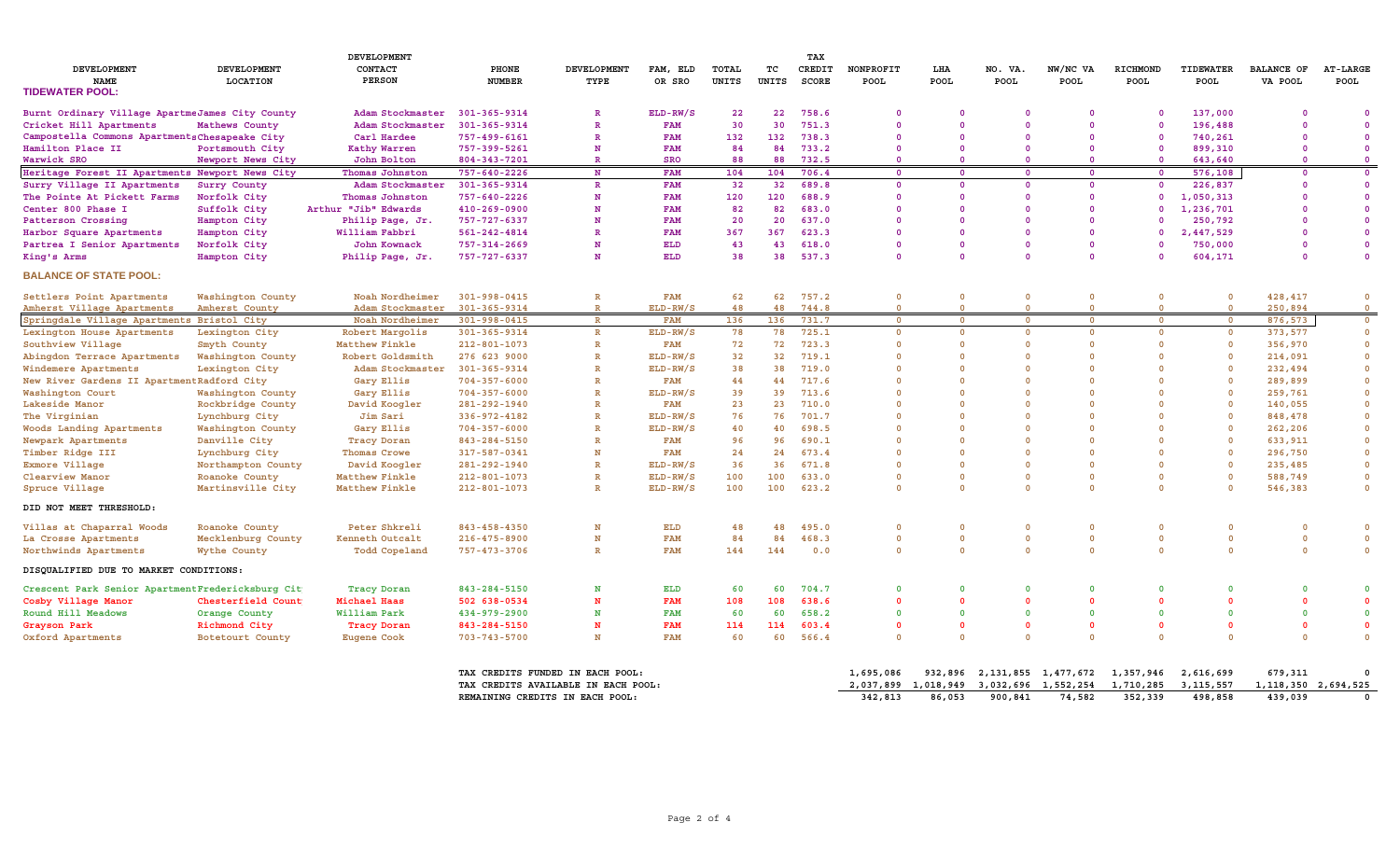|                                                 |                         | <b>DEVELOPMENT</b>                    |                        |                     |                    |                |             | TAX                    |                   |                    |                        |                         |                  |                   |                              |                                |
|-------------------------------------------------|-------------------------|---------------------------------------|------------------------|---------------------|--------------------|----------------|-------------|------------------------|-------------------|--------------------|------------------------|-------------------------|------------------|-------------------|------------------------------|--------------------------------|
| <b>DEVELOPMENT</b><br>NAME                      | DEVELOPMENT<br>LOCATION | CONTACT<br><b>PERSON</b>              | PHONE<br><b>NUMBER</b> | DEVELOPMENT<br>TYPE | FAM, ELD<br>OR SRO | TOTAL<br>UNITS | тc<br>UNITS | CREDIT<br><b>SCORE</b> | NONPROFIT<br>POOL | LHA<br><b>POOL</b> | NO. VA.<br><b>POOL</b> | NW/NC VA<br><b>POOL</b> | RICHMOND<br>POOL | TIDEWATER<br>POOL | <b>BALANCE OF</b><br>VA POOL | <b>AT-LARGE</b><br><b>POOL</b> |
| TIER ONE AT-LARGE POOL:                         |                         |                                       |                        |                     |                    |                |             |                        |                   |                    |                        |                         |                  |                   |                              |                                |
| Springdale Village Apartments Bristol City      |                         | Noah Nordheimer                       | $301 - 998 - 0415$     |                     | <b>FAM</b>         | 136            | 136         | 731.7                  | 0                 |                    |                        |                         | $\Omega$         |                   | $\Omega$                     | 876,573                        |
| Heritage Forest II Apartments Newport News City |                         | Thomas Johnston                       | 757-640-2226           | N                   | <b>FAM</b>         | 104            | 104         | 706.4                  | $\Omega$          | $\Omega$           | $\Omega$               | $\Omega$                | $\Omega$         | $\Omega$          | $\Omega$                     | 576,108                        |
| 28th Street Senior Apartments Richmond City     |                         | Lee Alford                            | $804 - 644 - 0546$ x17 | N                   | ELD                | 39             | 39          | 701.8                  | 0                 | $\Omega$           | $\Omega$               |                         | $\Omega$         |                   | $\Omega$                     | 371,088                        |
| Elkmont Manor                                   | Rockingham County       | David Koogler                         | 281-292-1940           | $\mathbb{R}$        | <b>FAM</b>         | 44             | 44          | 701.7                  | $\mathbf{0}$      | $\Omega$           | $\Omega$               | $\Omega$                | $\Omega$         | $\Omega$          | $\Omega$                     | 217,899                        |
| <b>Howard Manor Apartments</b>                  | Arlington County        | Shelynda Burney                       | $202 - 885 - 9552$     |                     | <b>FAM</b>         | 76             | 69          | 631.2                  | $\mathbf{0}$      | $\Omega$           | $\Omega$               |                         | $\Omega$         |                   | $\Omega$                     | 956,590                        |
| TIER TWO AT-LARGE POOL:                         |                         |                                       |                        |                     |                    |                |             |                        |                   |                    |                        |                         |                  |                   |                              |                                |
| Lexington House Apartments                      | Lexington City          | Robert Margolis                       | 301-365-9314           | $\mathbb{R}$        | ELD-RW/S           | 78             | 78          | 725.1                  | $\Omega$          | $\Omega$           |                        | $\Omega$                | $\Omega$         |                   | $\Omega$                     | 373,577                        |
| Southview Village                               | Smyth County            | Matthew Finkle                        | $212 - 801 - 1073$     | $\mathbb R$         | <b>FAM</b>         | 72             | 72          | 723.3                  | $\mathbf 0$       | $\Omega$           | $\Omega$               | $\Omega$                | $\Omega$         |                   | $\Omega$                     | 356,970                        |
| Abingdon Terrace Apartments                     | Washington County       | Robert Goldsmith                      | 276 623 9000           | $\mathbb R$         | ELD-RW/S           | 32             | 32          | 719.1                  | $\Omega$          | $\Omega$           | $\Omega$               | $\Omega$                | $\Omega$         |                   | $\Omega$                     | 214,091                        |
| Windemere Apartments                            | Lexington City          | Adam Stockmaster                      | 301-365-9314           | $\mathbb{R}$        | $ELD-RW/S$         | 38             | 38          | 719.0                  | 0                 | $\Omega$           |                        | $\Omega$                | $\Omega$         |                   | $\Omega$                     | 232,494                        |
| New River Gardens II Apartment Radford City     |                         | Gary Ellis                            | $704 - 357 - 6000$     | $\mathbb R$         | <b>FAM</b>         | 44             | 44          | 717.6                  | $\Omega$          | $\Omega$           | $\Omega$               | $\Omega$                | $\Omega$         |                   | $\Omega$                     | 289,899                        |
| Washington Court                                | Washington County       | Gary Ellis                            | $704 - 357 - 6000$     | $\mathbb{R}$        | ELD-RW/S           | 39             | 39          | 713.6                  | $\Omega$          | $\Omega$           | $\Omega$               | $\Omega$                | $\Omega$         |                   | $\Omega$                     | 259,761                        |
| Lakeside Manor                                  | Rockbridge County       | David Koogler                         | 281-292-1940           | R                   | <b>FAM</b>         | 23             | 23          | 710.0                  | $\Omega$          | $\Omega$           |                        |                         | $\Omega$         |                   | $\Omega$                     | 140,055                        |
| The Virginian                                   | Lynchburg City          | Jim Sari                              | 336-972-4182           | $\mathbb R$         | ELD-RW/S           | 76             | 76          | 701.7                  | $\Omega$          | $\Omega$           | $\Omega$               | $\Omega$                | $\Omega$         |                   |                              | 848,478                        |
| Woods Landing Apartments                        | Washington County       | Gary Ellis                            | $704 - 357 - 6000$     | R                   | $ELD-RW/S$         | 40             | 40          | 698.5                  | 0                 | $\Omega$           |                        |                         | $\Omega$         |                   |                              | 262,206                        |
| Oakmeade Apartments                             | Henrico County          | Kevin Orth                            | 401-553-2002           | $\mathbf R$         | <b>FAM</b>         | 100            | 100         | 697.6                  | $\Omega$          | $\Omega$           |                        |                         | $\Omega$         |                   | $\Omega$                     | 780,873                        |
| Craigmont Manor                                 | Augusta County          | David Koogler                         | 281-292-1940           | R                   | <b>FAM</b>         | 44             | 44          | 697.1                  | $\Omega$          | $\Omega$           | $\Omega$               |                         | $\Omega$         |                   | $\Omega$                     | 222,983                        |
| Timber Ridge III                                | Lynchburg City          | Thomas Crowe                          | 317-587-0341           | N                   | <b>FAM</b>         | 24             | 24          | 693.4                  | $\Omega$          | $\Omega$           |                        |                         |                  |                   | $\Omega$                     | 296,750                        |
| Newpark Apartments                              | Danville City           | <b>Tracy Doran</b>                    | 843-284-5150           |                     | <b>FAM</b>         | 96             | 96          | 690.1                  | $\Omega$          | $\Omega$           | $\Omega$               |                         | $\Omega$         |                   | $\Omega$                     | 633,911                        |
| Surry Village II Apartments                     | Surry County            | Adam Stockmaster                      | 301-365-9314           | $\mathbb{R}$        | <b>FAM</b>         | 32             | 32          | 689.8                  | $\Omega$          | $\Omega$           | $\Omega$               |                         | $\Omega$         |                   | $\Omega$                     | 226,837                        |
| The Pointe At Pickett Farms                     | Norfolk City            | Thomas Johnston                       | 757-640-2226           | N                   | <b>FAM</b>         | 120            | 120         | 688.9                  | $\Omega$          | $\Omega$           | $\Omega$               |                         | $\Omega$         |                   |                              | 0, 1, 050, 313                 |
| Timberlake Place                                |                         | Charlottesville Ci Christopher Murray | 434-817-5288           | N & A               | ELD                | 27             | 26          | 680.4                  | $\Omega$          | $\Omega$           | $\Omega$               | $\Omega$                | $\Omega$         |                   | $\Omega$                     | 196,052                        |
| Grottoes Manor                                  | Rockingham County       | David Koogler                         | 281-292-1940           | $\mathbb{R}$        | <b>FAM</b>         | 46             | 46          | 672.0                  | $\Omega$          | $\Omega$           |                        |                         | $\Omega$         |                   | $\Omega$                     | 218,541                        |
| Exmore Village                                  | Northampton County      | David Koogler                         | 281-292-1940           | $\mathbb{R}$        | $ELD-RW/S$         | 36             | 36          | 671.8                  |                   | $\Omega$           | $\Omega$               |                         |                  |                   | $\Omega$                     | 235,485                        |
| The Gardens at Almond Creek                     | Henrico County          | Gary Hammond, Jr. 770-481-0853        |                        | N                   | <b>FAM</b>         | 60             | 60          | 668.6                  | $\Omega$          | $\Omega$           | $\Omega$               |                         | $\Omega$         |                   | $\Omega$                     | 745,258                        |
| Center 800 Phase I                              | Suffolk City            | Arthur "Jib" Edwards                  | $410 - 269 - 0900$     | N                   | <b>FAM</b>         | 82             | 82          | 663.0                  | $\Omega$          | $\Omega$           | $\Omega$               |                         | $\Omega$         |                   |                              | 0 1, 236, 701                  |
| Rocktown Crossing                               | Harrisonburg City       | David Cooper, Jr.                     | 614-396-3200           | N                   | <b>FAM</b>         | 40             | 40          | 657.3                  | $\Omega$          | $\Omega$           | $\Omega$               |                         | $\Omega$         |                   | $\Omega$                     | 590,000                        |
| Myers Corner Apartments                         | Augusta County          | Alex Fekas                            | 540-989-0431           | N                   | <b>FAM</b>         | 54             | 54          | 656.6                  | $\Omega$          | $\Omega$           | $\Omega$               |                         | $\Omega$         |                   | $\Omega$                     | 498,352                        |
| Overview Terrace                                | Spotsylvania Count      | Corbin Anderson                       | $804 - 564 - 1601$     | N                   | <b>FAM</b>         | 100            | 100         | 656.3                  |                   | $\Omega$           | $\Omega$               |                         | $\Omega$         |                   |                              | 0, 1, 297, 929                 |
| Brook Run Apartments                            | Richmond City           | Alex Olson                            | 804-230-1220 x31       | R                   | <b>FAM</b>         | 132            | 132         | 640.0                  | O                 | $\Omega$           |                        |                         | $\Omega$         |                   | $\Omega$                     | 724,270                        |
| Clearview Manor                                 | Roanoke County          | Matthew Finkle                        | 212-801-1073           | $\mathbb{R}$        | $ELD-RW/S$         | 100            | 100         | 633.0                  | $\Omega$          | $\Omega$           | $\Omega$               | $\Omega$                | $\Omega$         |                   | $\Omega$                     | 588,749                        |
| Robert Regan House                              | Clarke County           | <b>Eugene Cook</b>                    | 703-743-5700           | N                   | ELD                | 60             | 60          | 631.4                  | $\Omega$          | $\Omega$           | $\Omega$               |                         | $\Omega$         |                   | $\Omega$                     | 673,071                        |
| Harbor Square Apartments                        | Hampton City            | William Fabbri                        | 561-242-4814           | $\mathbb{R}$        | <b>FAM</b>         | 367            | 367         | 623.3                  | $\Omega$          | $\Omega$           | $\Omega$               |                         | $\Omega$         |                   |                              | 0, 2, 447, 529                 |
| Spruce Village                                  | Martinsville City       | Matthew Finkle                        | $212 - 801 - 1073$     | $\mathbb{R}$        | ELD-RW/S           | 100            | 100         | 623.2                  | $\Omega$          | $\Omega$           | $\Omega$               |                         | $\Omega$         |                   | $\Omega$                     | 546,383                        |
| Partrea I Senior Apartments                     | Norfolk City            | John Kownack                          | 757-314-2669           | N                   | ELD                | 43             | 43          | 618.0                  |                   | $\Omega$           |                        |                         |                  |                   | $\Omega$                     | 750,000                        |
| Patterson Crossing                              | Hampton City            | Philip Page, Jr.                      | 757-727-6337           | N                   | <b>FAM</b>         | 20             | 20          | 617.0                  | $\Omega$          | $\Omega$           | $\Omega$               |                         | $\Omega$         |                   | $\Omega$                     | 250,792                        |
| Cedar Street Apartments                         | Richmond City           | Alex Olson                            | 804-230-1220 x31       | $\mathbf R$         | <b>FAM</b>         | 58             | 58          | 609.3                  |                   | $\Omega$           |                        |                         | $\Omega$         |                   | $\Omega$                     | 339,023                        |
| Mt. Vernon Apartments                           | Fairfax County          | Leslie Steen                          | 703-642-3830           |                     | <b>FAM</b>         | 183            | 174         | 591.1                  |                   | $\Omega$           |                        |                         |                  |                   |                              | 0, 1, 436, 800                 |
| King's Arms                                     | Hampton City            | Philip Page, Jr.                      | 757-727-6337           |                     | ELD                | 38             | 38          | 517.3                  | O                 | $\Omega$           | $\Omega$               |                         | $\Omega$         |                   | $\Omega$                     | 604,171                        |
| Stedman Drive Apartments                        | Petersburg City         | Kenneth Outcalt                       | 216-475-8900           |                     | <b>FAM</b>         | 84             | 84          | 516.9                  | $\Omega$          | $\mathbf{0}$       | $\Omega$               |                         | $\Omega$         |                   |                              | 0, 1, 233, 597                 |
|                                                 |                         |                                       |                        |                     |                    |                |             |                        |                   |                    |                        |                         |                  |                   |                              |                                |